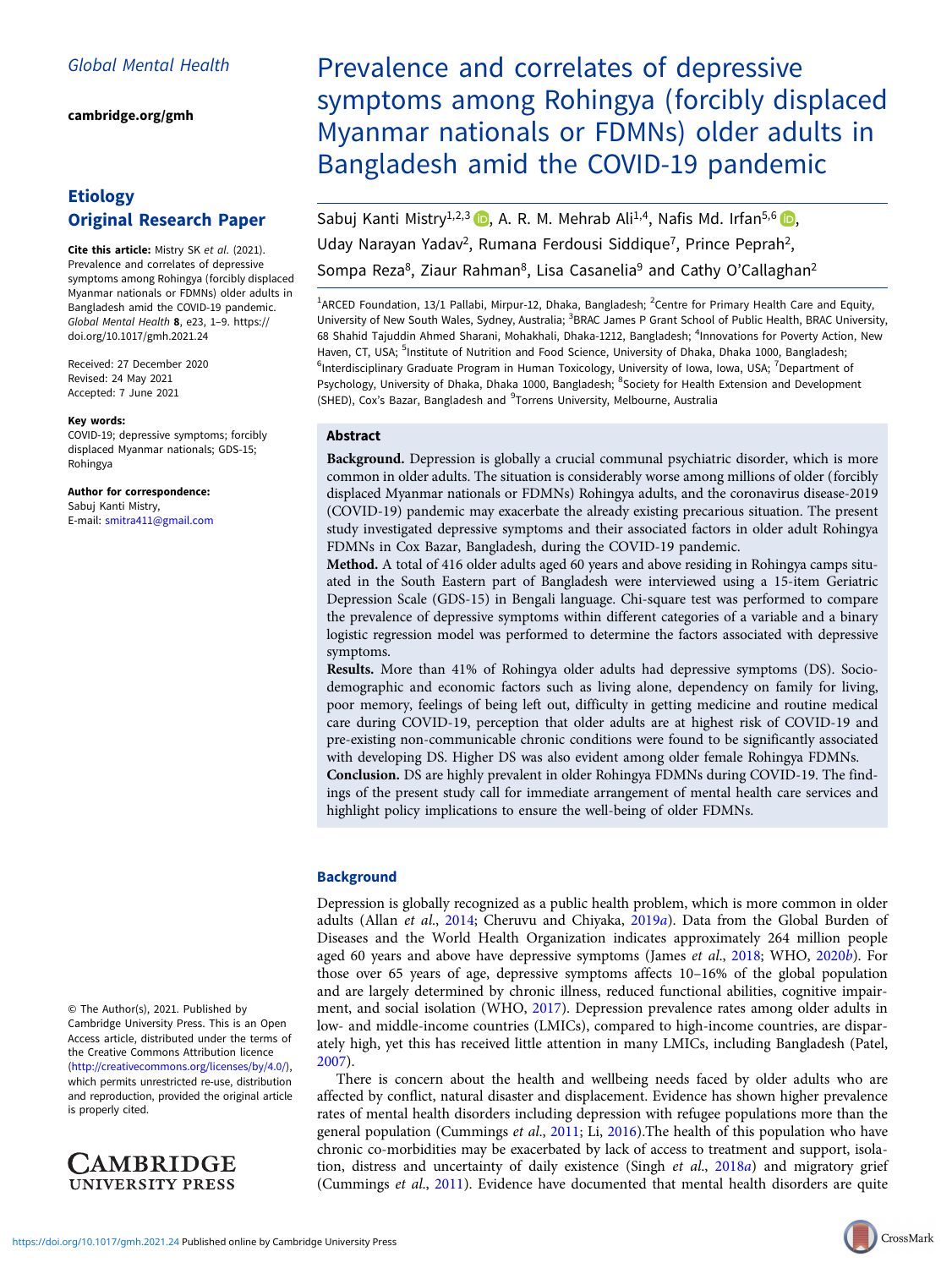common among forcefully displaced people around the world (Singh et al., [2018](#page-8-0)a; Abu Suhaiban et al., [2019;](#page-7-0) Khan and Haque, [2021\)](#page-7-0). A systematic review conducted focusing mental health disorders among displaced people has revealed depression and anxiety as the second prevalent mental health problem after post-traumatic stress disorder (PTSD) (Morina et al., [2018\)](#page-8-0). A longitudinal study from Germany conducted among Syrian refugee participants showed that 27% of the participants had clinical depression (Georgiadou et al., [2018\)](#page-7-0).

The Rohingyas (forcibly displaced Myanmar nationals or FDMNs) are mostly a Muslim minority people residing in the Rakhine State of Myanmar, and have faced discrimination, violence and genocide for decades forcing them to leave their motherland and relocate in refugee camps in Bangladesh (UNHCR, [2018](#page-8-0)). The Rohingya camps are over-populated with an average population density of about 40 000 people per square kilometre (Kamal et al., [2020](#page-7-0)). People living in these camps lack access to clean water, sanitation and health services (Limon et al., [2020\)](#page-8-0). Moreover, recent evidence suggests a high prevalence of non-communicable diseases (NCDs), particularly hypertension (51.5%) and diabetes (14.2%) (WHO, [2018](#page-8-0); Alam et al., [2019](#page-7-0); Joarder et al., [2020\)](#page-7-0). Consequently, Rohingya FDMNs are at increased risk of coronavirus disease-2019 (COVID-19) (Islam and Yunus, [2020\)](#page-7-0). Previous research also pointed that older adults from refugee camps are more vulnerable to COVID-19 and associated morbidities including mental disorders, particularly due to the poor socio-economic and physical conditions (Peprah, [2020\)](#page-8-0). Post-traumatic exposure along with overwhelming COVID-19 threat, ongoing risks in their life, perceived fear because of uncertainties, pre-existing conditions and poor socioeconomic status can result into depressive disorders among the displaced population. Existing evidence (Mehra et al., [2020](#page-8-0); Sepúlveda-Loyola et al., [2020](#page-8-0)) also suggests that older adults are more likely to experience depressive disorders during the overwhelming situation such as COVID-19 and can be more exaggerated if older adults have difficult life circumstances such as being refugees, have pre-existing conditions and inadequate support mechanism required for sense of safety and overall life satisfaction.

The COVID-19 pandemic has appeared to be the most serious public health disaster around the globe. As of 30 November 2020, there were more than 62 million confirmed cases with nearly 1.5 million deaths worldwide which is increased above than 131 million and 2.8 million, respectively, by 6 April 2021. Similarly, by 30 November 2020, there were more than 462,000 confirmed COVID-19 cases with 6609 deaths in Bangladesh which is increased above 644,000 and 9318, respectively, by 6 April 2021 (WHO, [2020](#page-8-0)a). Whilst the entire global population is at risk of COVID-19, evidence suggests that certain population groups are more vulnerable than others. Older adults are particularly vulnerable to COVID-19 with increased risk of morbidity and mortality (CDC Covid- Response Team, [2020](#page-7-0)). Evidence suggests that, more than half (53%) of the COVID-19 deaths occurred among the people aged 60 years and above in India (The Times of India, [2020](#page-8-0)), which was 39% in Bangladesh (Rahman et al., [2020\)](#page-8-0).

Historically, an increased prevalence of mental health conditions has been associated with the outbreak of pandemics. For example, during the H1N1 influenza virus outbreak in 2009, anxiety among the United Kingdom's general population increased by 10–30% (Rubin et al., [2010](#page-8-0)). Similarly, during the severe acute respiratory syndrome (SARS) epidemic, psychiatric morbidities, depression, and stress disorders increased (Sim et al., [2010\)](#page-8-0). Furthermore, during the Ebola outbreak, in 2013–2016 in Guinea, Liberia, and Sierra Leone, the psychosocial well-being of the people was seriously hampered (Van Bortel et al., [2016](#page-8-0)). Likewise, evidence suggests that stress, anxiety, depressive symptoms, insomnia, denial, anger, and fear are associated with the COVID-19 (Torales et al., [2020\)](#page-8-0). Also, the unplanned lockdown and subsequent difficulty in accessing food, health care, medication, and psychological support as well as social distancing and isolation could have exacerbated anxiety and depression in this particular population group (Cheruvu and Chiyaka, [2019](#page-7-0)b; Wu, [2020](#page-8-0)). For older people, a lack of financial support, family and social support, fear or anxiety over access to resources and emergency services have been attributed to the worsening of mental health conditions (Lee et al., [2020\)](#page-7-0).

# Study context

Although several studies have been undertaken in the past to study mental health issues among older adults in Bangladesh, no study has explored depressive symptoms among older Rohingya FDMNs in Bangladesh during the COVID-19 pandemic. Therefore, the present study was undertaken to: (1) identify depressive symptoms among the Rohingya older FDMNs; and (2) investigate the factors associated with depressive symptoms. The findings of the study will inform the policy makers and practitioners of the countries that host displaced populations or refugees to explore the mental health issues among the older adults during any overwhelming situation like COVID-19.

#### Methods

## Study design and participants

The study followed a cross-sectional design and was carried out in October 2020 among 416 older adults aged 60 years and older residing in Rohingya refugee camps situated in the South-Eastern part of Bangladesh. The sample size of 460 was calculated with the following assumptions: (unknown) prevalence of COVID-19-related misconceptions = 50%, sampling error = 5%, confidence interval  $= 95\%$  and non-response rate  $= 20\%$ . Of the 457 eligible participants approached, a total of 416 Rohingya older adults responded to the study (response rate 91%). There is a total of 34 Rohingya camps located in Cox's Bazar district from which Camp 08E (SSID CXB-210), located at Ukhia sub-district, was conveniently selected [\(Fig. 1\)](#page-2-0). In the absence of the list of the older adults in Rohingya camps, a convenience sampling technique was used to identify the eligible participants in the selected camp. The data collectors continued visiting the households until the desired sample size was achieved. If the approached household did not have an eligible participant, the surveyors moved to the next one, and if the household had more than one older adult, all of them were interviewed. The inclusion criteria included age  $\geqslant$  60 years and FDMN status. The exclusion criteria included severe mental illnesses (clinically proved schizophrenia, bipolar mood disorder, dementia/cognitive impairment), a hearing disability, or unable to communicate. We did not use any instrument to assess the exclusion criteria, instead the family members of the prospective participants were asked if the participant had severe mental illness or hearing disability.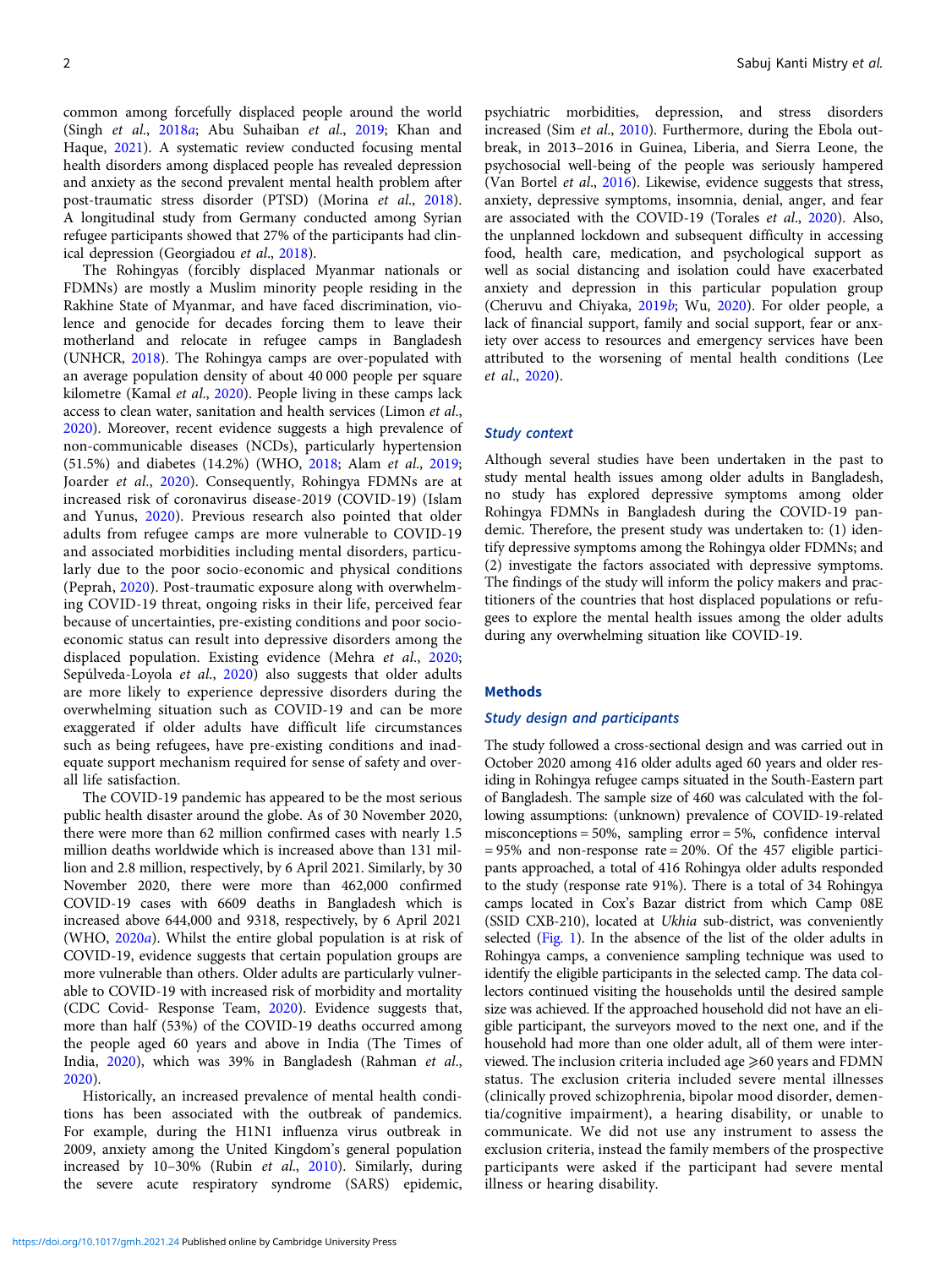<span id="page-2-0"></span>

Fig. 1. Geographical location of the study area

#### **Measures**

#### Outcome measure

The primary outcome of the study was depressive symptoms, measured using the 15-item Geriatric Depression Scale (GDS-15), a widely used scale for measuring depressive symptoms among older adults in both clinical and community settings (Yesavage et al., [1982\)](#page-8-0). Briefly, each item in the scale is measured by yes/no questions. After reverse coding of some negatively worded items, a cumulative score of the 15-items, with ranges between 0 and 15, is calculated. The total score was dichotomized into probable absence (score  $\leq 5$ ) or presence of depressive symptoms (>5) (El-Gilany et al., [2018\)](#page-7-0). The GDS-15 scale has previously been used among Bangladeshi older adults (Disu et al., [2019;](#page-7-0) Rahman et al., [2019](#page-8-0)). We also found it to be a reliable scale, indicated by the high internal consistency (Cronbach's alpha 0.82) among our study participants.

# Explanatory variables

Explanatory variables considered in this study were age (categorized as 60–69, 70–79, and  $\geq$ 80), sex (male/female), marital status (married/widowed), literacy (illiterate/literate), family size ( $\leq 4$  or >4), living arrangements (living alone or with family), dependence on family for a living (yes/no), walking distance to the nearest health center  $\left($  < 30 min/ $\geq$  30 min), memory or concentration problems (no problem/had memory or concentration problem), presence of pre-existing non-communicable chronic conditions (yes/no), feeling lack of companionship (hardly, sometimes/often), feelings of being left out (hardly, sometimes/often), concerned about COVID-19 (hardly, sometimes/ often), overwhelmed by COVID-19 (hardly, sometimes/often), difficulty in getting food, medicine, and routine medical care

during COVID-19 (no/yes), perception that older adults are at highest risk of COVID-19, and source of COVID-19-related information (radio, television, health workers, friends/family/ neighbors).

Self-reported information on pre-existing medical conditions, such as arthritis, hypertension, heart diseases, stroke, hypercholesterolemia, diabetes, chronic respiratory diseases, chronic kidney disease, and cancer were collected. This information was verified with available health records (if available and/or with family members). We did not collect information on the income and occupation as the refugee population is mostly unemployed and dependent on social support.

#### Data collection tools and techniques

A pre-tested semi-structured questionnaire developed in English and translated in Bengali was used to collect the information through face-to-face interview. Data were collected electronically using a SurveyCTO mobile app ([https://www.surveycto.com/\)](https://www.surveycto.com/) by locally recruited data collectors who had previous experience administering health surveys in an electronic platform and who understood Rohingya dialects. The data collectors were trained extensively before the data collection using the Zoom platform.

The English version of the questionnaire was first translated into Bengali language and then back translated into English by two researchers to ensure content's consistency. The questionnaire was then piloted among a small sample  $(n = 10)$  of Rohingya refugee older adults to refine the language in the final version. However, the translated tool did not receive any corrections/suggestions from the participants. The pre-test results were not included in the final study.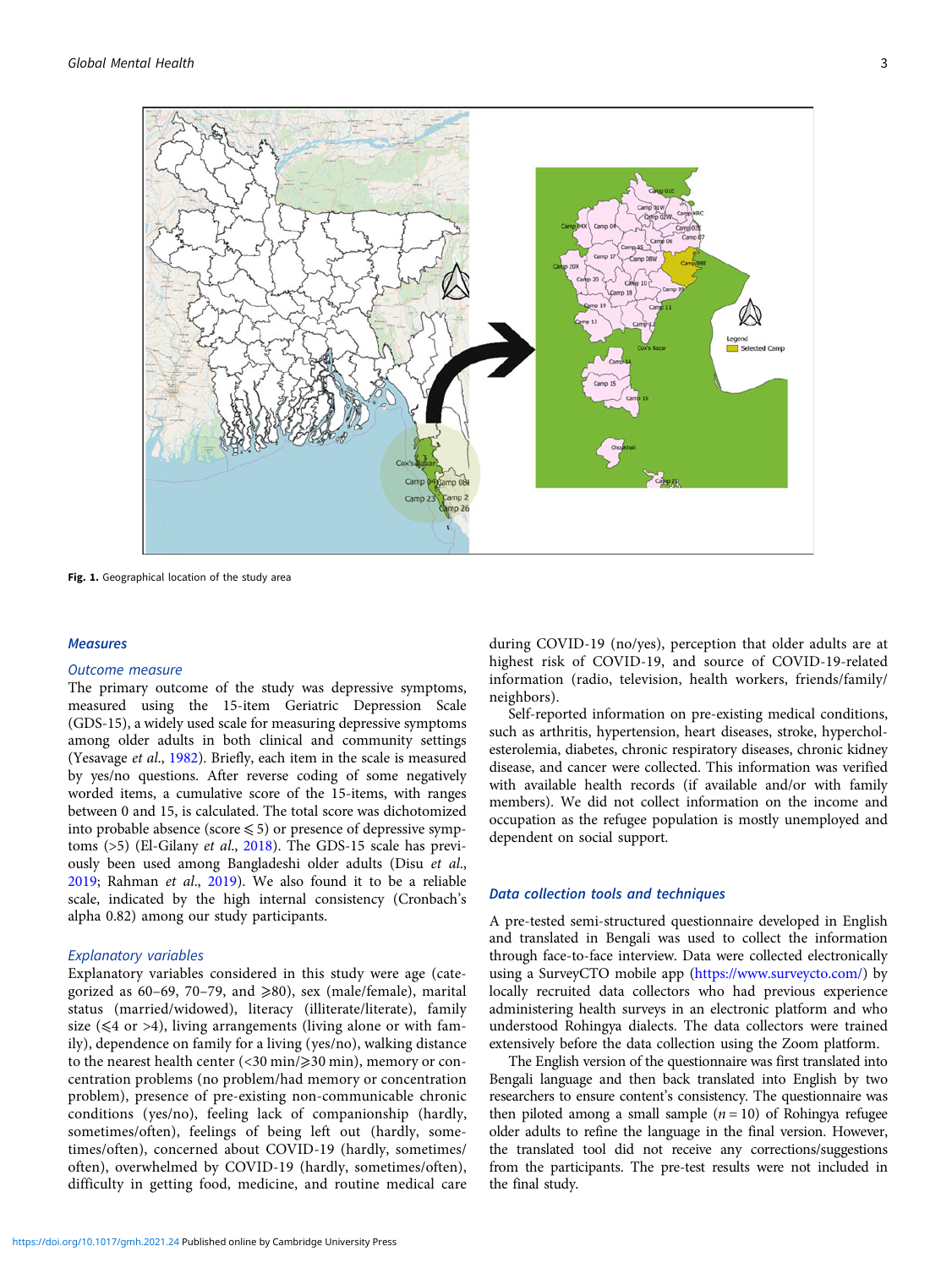# Statistical analysis

The distribution of the variables was assessed through descriptive analysis. The Chi-square test was performed to compare the prevalence of depressive symptoms within different categories of a variable with a 5% level of significance. We used a binary logistic regression model to determine the factors associated with depressive symptoms. The final model includes only the variables having  $P < 0.25$  in the unadjusted analysis (Liang and Zeger, [1986\)](#page-8-0). Both unadjusted and adjusted odds ratios (ORs) were reported with a 95% confidence interval (95% CI). All analyses were performed using the statistical software package Stata (Version 14.0).

### Results

## Participants' characteristics

The majority of the Rohingya FDMNs older adults were in the age range of 60–69 years of age (74%), male (60%) and married (93.5%). Around 60% of respondents belonged to a family of greater than four and literacy rates were found to be only 2.4%. Around 13% of refugee older adults reported living alone while 54% reported they depend on family for living. The major source of COVID-19-related information was through health workers followed by information from friends/family members and neighbors. The role of television in obtaining COVID-19 information was deemed to be very low (only 6%) (see Table 1).

## Prevalence of depressive symptoms

Overall, 41.6% of older Rohingya FDMNs had depressive symptoms (DS) according to the Geriatric Depression Scale (GDS-15). Bivariate analysis revealed that DS were found to be highest in 60–69 years old, higher in males and those who live in big families (family size >4) ([Table 2\)](#page-4-0). Again, DS was found to be statistically significantly higher in the living alone group and those who were not dependent on family for living. Similarly, higher DS percentages have been reported in groups who have higher walking distance time (>30 min) to a health care center and who have problems with memory or concentration.

Participants were asked whether they had feelings of a 'lack of companionship' or being 'left out' and if so, how often. Those who had either of these feelings and frequently (sometimes-often) suffered had almost twice as many DS as compared to those who hardly or rarely felt them. Similarly, DS were significantly higher among those people who had difficulty in obtaining food, medicine and routine medical care. Again, DS was observed to be two times higher in Rohingya FDMNs older adults who had other chronic diseases as compared to those who had none.

## Factors associated with depressive symptoms

The full model included the factors deemed to be associated with depressive symptoms [\(Table 2\)](#page-4-0). The final model, based on the lowest AIC, retained the variables shown in [Table 3.](#page-5-0) Hence, the model is adjusted for all the variables in [Table 3](#page-5-0). In the unadjusted model, living arrangements, family dependency for living, walking distance from health center, problems in memory/concentration, feeling a lack of companionship and being left out, difficulty in getting food, medicine and regular medical treatment during COVID-19, perception that older adults are at higher risk of COVID and suffering from a chronic or any other disease currently – were identified as significant risk factors for developing DS in older Table 1. Sociodemographic and lifestyle characteristics of the respondents  $(N = 416)$ 

| Characteristics                                     | $\sqrt{n}$ | $\frac{0}{0}$ |
|-----------------------------------------------------|------------|---------------|
| Age (year, %)                                       |            |               |
| $60 - 69$                                           | 308        | 74.0          |
| $70 - 79$                                           | 83         | 20.0          |
| $= 80$                                              | 25         | 6.0           |
| Sex                                                 |            |               |
| Male                                                | 251        | 60.3          |
| Female                                              | 165        | 39.7          |
| Marital status                                      |            |               |
| Married                                             | 389        | 93.5          |
| Widow/Widower                                       | 27         | 6.5           |
| Family size                                         |            |               |
| $0 - 4$                                             | 167        | 40.1          |
| >4                                                  | 249        | 59.9          |
| Literacy                                            |            |               |
| Illiterate                                          | 406        | 97.6          |
| Literate                                            | 10         | 2.4           |
| Living arrangement                                  |            |               |
| Living with other family members                    | 362        | 87.0          |
| Living alone                                        | 54         | 13.0          |
| Dependent on family for living                      |            |               |
| No                                                  | 191        | 45.9          |
| Yes                                                 | 225        | 54.1          |
| Source of COVID-19-related information <sup>a</sup> |            |               |
| Television                                          | 27         | 6.5           |
| Radio                                               | 172        | 41.7          |
| Health workers                                      | 298        | 72.2          |
| Friends/family/neighbors                            | 267        | 64.7          |

<sup>a</sup>Multiple responses.

Rohingya refugee adults. However, after adjustment, except walking distance from a health center, feeling a lack of companionship and difficulty in getting food − all other factors remained significant for DS [\(Table 3\)](#page-5-0).

It was found that older adult Rohingya refugees who were living alone had almost four and half times greater odds of developing DS as compared to those who were living with family (aOR 4.58, CI 1.58–13.30). Older adult refugees with low incidence of memory and concentration problems had five times higher odds of suffering from DS as compared to those who had no memory problems (aOR 5.05, CI 1.83–13.93). Again, those who had feelings of being left out (sometimes or very often) were three times more likely to develop DS as compared to those who hardly had this feeling (aOR 2.96, CI 1.38–6.37). Similarly, people who faced difficulty in getting food during the COVID-19 crisis and those who faced difficulty in getting medicine, had almost two times higher odds (aOR 1.92, CI 0.85–4.36) and more than 7 times greater odds (aOR 7.25, CI 2.93–17.96), respectively, of suffering from DS as compared to older adult refugees who had not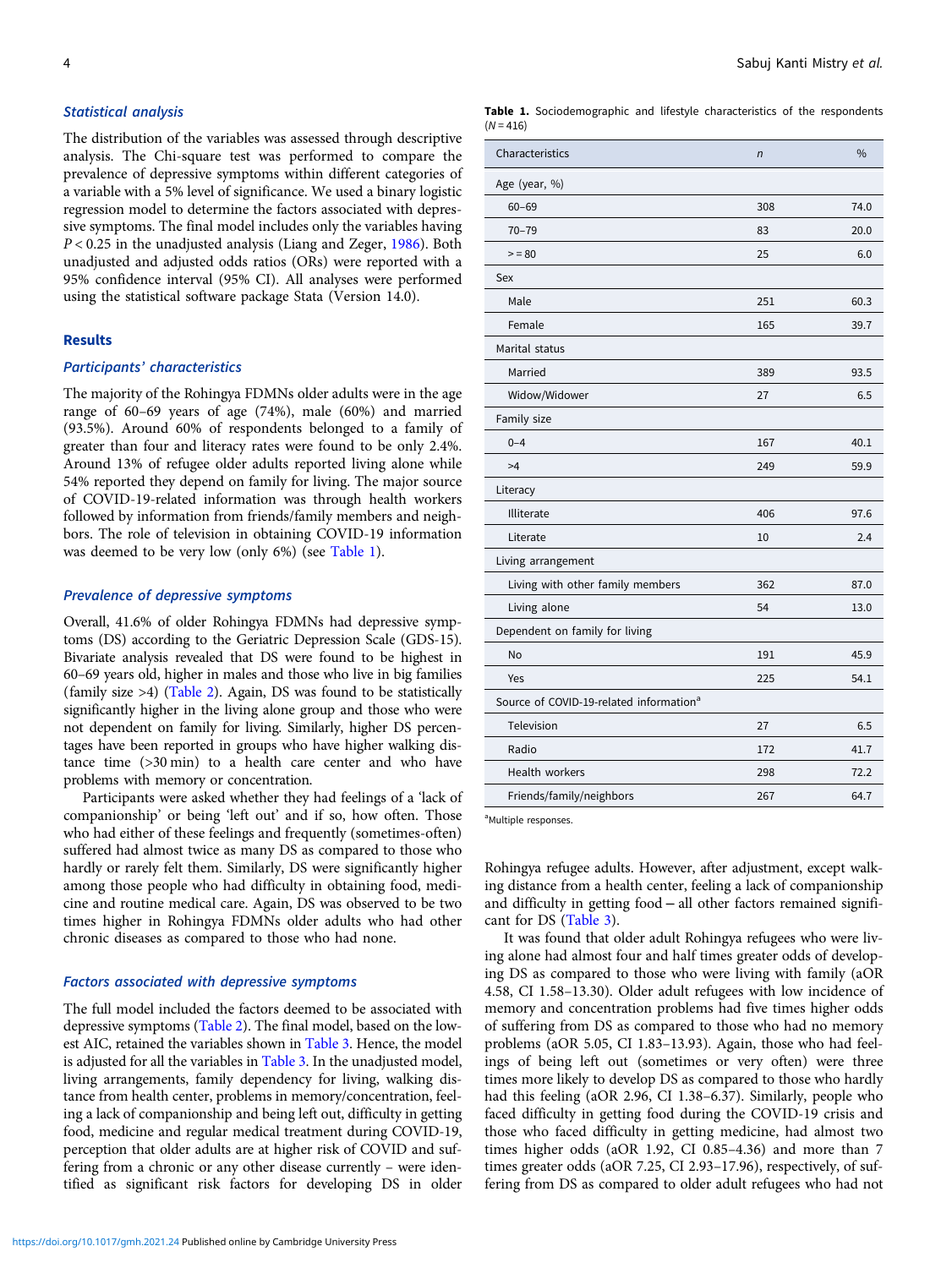<span id="page-4-0"></span>

| Characteristics                                        | Have DS<br>n(%) | No DS<br>n(%) | p value |  |  |  |
|--------------------------------------------------------|-----------------|---------------|---------|--|--|--|
| Overall                                                | 173 (41.6)      | 243 (58.4)    |         |  |  |  |
| Age (year, %)                                          |                 |               |         |  |  |  |
| $60 - 69$                                              | 133 (43.2)      | 175 (56.8)    | 0.172   |  |  |  |
| $70 - 79$                                              | 34 (41.0)       | 49 (59.0)     |         |  |  |  |
| $>= 80$                                                | 6(24.0)         | 19 (76.0)     |         |  |  |  |
| Sex                                                    |                 |               |         |  |  |  |
| Male                                                   | 97 (38.6)       | 154 (61.4)    | 0.133   |  |  |  |
| Female                                                 | 76 (46.1)       | 89 (53.9)     |         |  |  |  |
| Family size                                            |                 |               |         |  |  |  |
| $0 - 4$                                                | 61 (36.5)       | 106 (63.5)    | 0.086   |  |  |  |
| >4                                                     | 112 (45.0)      | 137 (55.0)    |         |  |  |  |
| Living arrangement                                     |                 |               |         |  |  |  |
| Living with other family<br>members                    | 134 (37.0)      | 228 (63.0)    | < 0.001 |  |  |  |
| Living alone                                           | 39 (72.2)       | 15 (27.8)     |         |  |  |  |
| Dependent on family for living                         |                 |               |         |  |  |  |
| No                                                     | 104 (54.4)      | 87 (45.6)     | < 0.001 |  |  |  |
| Yes                                                    | 69 (30.7)       | 156 (69.3)    |         |  |  |  |
| Walking distance to the nearest health center          |                 |               |         |  |  |  |
| $<$ 30 min                                             | 123 (37.3)      | 207 (62.7)    | < 0.001 |  |  |  |
| $\geqslant$ 30 min                                     | 50(58.1)        | 36 (41.9)     |         |  |  |  |
| Problem in memory or concentration                     |                 |               |         |  |  |  |
| No problem                                             | 131 (36.8)      | 225 (63.2)    | < 0.001 |  |  |  |
| Had memory or<br>concentration problem                 | 42 (70.0)       | 18 (30.0)     |         |  |  |  |
| Feeling of lack of companionship                       |                 |               |         |  |  |  |
| Hardly                                                 | 104 (34.7)      | 196 (65.3)    | < 0.001 |  |  |  |
| Sometimes/often                                        | 69 (59.5)       | 47 (40.5)     |         |  |  |  |
| Feeling of left out                                    |                 |               |         |  |  |  |
| Hardly                                                 | 86 (31.4)       | 188 (68.6)    | < 0.001 |  |  |  |
| Sometimes/often                                        | 87 (61.3)       | 55 (38.7)     |         |  |  |  |
| Difficulty obtaining food during COVID-19              |                 |               |         |  |  |  |
| No difficulty                                          | 83 (31.4)       | 181 (68.6)    | < 0.001 |  |  |  |
| Faced difficulty                                       | 82 (65.1)       | 44 (34.9)     |         |  |  |  |
| Difficulty getting medicine during COVID-19            |                 |               |         |  |  |  |
| No difficulty                                          | 66 (23.8)       | 211 (76.2)    | < 0.001 |  |  |  |
| Faced difficulty                                       | 105 (87.5)      | 15 (12.5)     |         |  |  |  |
| Difficulty receiving routine medical care during COVID |                 |               |         |  |  |  |
| No difficulty                                          | 72 (26.2)       | 203 (73.8)    | < 0.001 |  |  |  |
| Faced difficulty                                       | 93 (78.8)       | 25(21.2)      |         |  |  |  |
| Perceived that older adults at highest risk of COVID   |                 |               |         |  |  |  |
| No                                                     | 31(20.5)        | 120 (79.5)    | < 0.001 |  |  |  |
| Yes                                                    | 142 (53.6)      | 123 (46.4)    |         |  |  |  |
|                                                        |                 |               |         |  |  |  |

(Continued)

| Table 2. (Continued.) |  |
|-----------------------|--|
|-----------------------|--|

| Characteristics                                  | Have DS<br>n(%) | No DS<br>n(%) | p value |  |
|--------------------------------------------------|-----------------|---------------|---------|--|
| Pre-existing non-communicable chronic conditions |                 |               |         |  |
| No                                               | 92 (31.2)       | 203 (68.8)    | < 0.001 |  |
| Yes                                              | 81 (66.9)       | 40(33.1)      |         |  |
|                                                  |                 |               |         |  |

been facing any difficulty obtaining food and medicine. On the other hand, those who perceived older adults to be of highest risk of contracting COVID-19 had more than five times higher odds (aOR 5.55, CI 2.57–11.97) of developing DS as compared to those who did not have this perception. Lastly, we found older adult refugees who were suffering from any other chronic disease had almost 6 times higher risk of developing DS as compared to those who had no chronic disease (aOR 5.88, CI 2.68–12.93).

#### **Discussion**

The present study reports DS and their association among Rohingya FDMNs older adults in a refugee camp setting in Cox bazar, Bangladesh during the COVID-19 pandemic. The current study is unique as it is the first to assess the level of DS and their associations among the older Rohingya FDMNs in Bangladesh. The study's findings might guide the relevant stakeholders, policy makers and international agencies to design approaches to address this unmet mental health need for this ultra-vulnerable population.

This investigation revealed that almost 42% of the participants had DS. Globally, evidence of different scales of mental health and depression suggest that prevalence rates of a major depressive disorder (MDD), generalized anxiety disorder (GAD), or PTSD are 44, 40, and 36% in refugees settings (Turrini et al., [2017](#page-8-0)). Similarly, a previous study on Rohingya FDMNs adults in Bangladesh reported prevalence of MDD, PTSD, and GAD to be 89, 36, and 14%, respectively (Riley et al., [2017\)](#page-8-0), but this study was done in adults and before the COVID-19 pandemic era. This signifies that even compared to the same scale of depression (GAD), the vulnerability of developing DS was higher in older Rohingya FDMNs in the COVID-19 era although studies from different groups, times and instrumental settings should be taken into consideration while interpreting and comparing the results.

Our study found higher DS in older adults female Rohingya FDMNs as compared to their male counterparts and this corroborates with previous findings in Rohingya FDMNs in Bangladesh (Turrini et al., [2017\)](#page-8-0), Rohingya FDMNs in Malaysia (Kaur et al., [2020\)](#page-7-0), Syrian refugees in Iraq (Mahmood et al., [2019](#page-8-0)) and Bosnian refugees in Sweden (Blight et al., [2006](#page-7-0)). It is evident from both local and global evidence that refugees have disproportionate outcomes based on gender and females suffer more psychosocial trauma, indicating the influence of both psychosocial and biological factors. Women are two times more susceptible than men to develop DS irrespective of nations, cultures, and ethnicities (Weissman et al., [1996](#page-8-0); Mayo Clinic, [2019\)](#page-8-0). Since women have been perceived to be in a lower social position to men in terms of power and status, they often encounter more traumas and inequities (poverty, harassment, disrespect, and forced choices). Even, exposure to the same stressors make women more susceptible to develop depression than men because of their reported greater sensitivity to stress hormones, constraints in using more adaptive coping strategies, and tendency to provide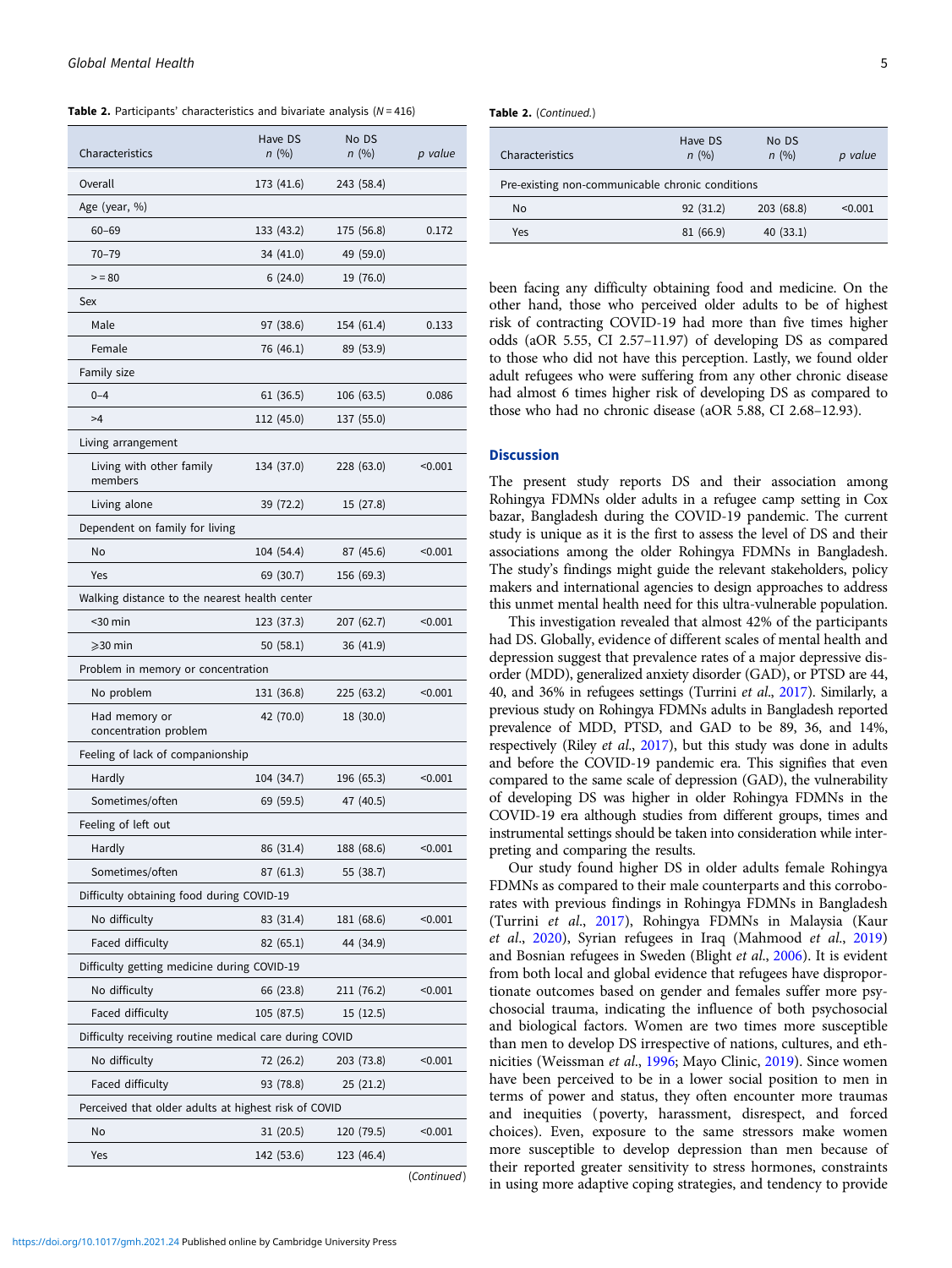<span id="page-5-0"></span>Table 3. Factors associated with depressive symptoms among participants  $(N = 416)$ 

|                                                             |           | Crude   |                |           | Adjusted |                |  |
|-------------------------------------------------------------|-----------|---------|----------------|-----------|----------|----------------|--|
|                                                             | <b>OR</b> | p value | 95% CI         | <b>OR</b> | p value  | 95% CI         |  |
| Age (year, %)                                               |           |         |                |           |          |                |  |
| $60 - 69$                                                   | 1.00      |         |                | 1.00      |          |                |  |
| $70 - 79$                                                   | 0.91      | 0.717   | $0.56 - 1.49$  | 1.36      | 0.738    | $0.22 - 8.40$  |  |
| $>= 80$                                                     | 0.42      | 0.069   | $0.16 - 1.07$  | 1.62      | 0.621    | 0.24-10.90     |  |
| Gender                                                      |           |         |                |           |          |                |  |
| Male                                                        | 1.00      |         |                | 1.00      |          |                |  |
| Female                                                      | 1.36      | 0.134   | $0.91 - 2.02$  | 1.09      | 0.817    | $0.52 - 2.27$  |  |
| Family size                                                 |           |         |                |           |          |                |  |
| $0 - 4$                                                     | 1.00      |         |                | 1.00      |          |                |  |
| >4                                                          | 1.42      | 0.087   | $0.95 - 2.12$  | 1.23      | 0.565    | $0.60 - 2.53$  |  |
| Living arrangement                                          |           |         |                |           |          |                |  |
| Living with other family members                            | 1.00      |         |                | 1.00      |          |                |  |
| Living alone                                                | 4.42      | < 0.001 | $2.35 - 8.33$  | 4.58      | 0.005    | 1.58-13.30     |  |
| Dependent on family for living                              |           |         |                |           |          |                |  |
| Yes                                                         | 1.00      |         |                | 1.00      |          |                |  |
| <b>No</b>                                                   | 2.70      | < 0.001 | $1.81 - 4.04$  | 3.35      | 0.001    | $1.61 - 6.95$  |  |
| Walking distance from health center                         |           |         |                |           |          |                |  |
| $30 min$                                                    | 1.00      |         |                | 1.00      |          |                |  |
| $\geqslant$ 30 min                                          | 2.34      | 0.001   | $1.44 - 3.79$  | 1.63      | 0.301    | $0.65 - 4.11$  |  |
| Problem in memory or concentration                          |           |         |                |           |          |                |  |
| No problem                                                  | 1.00      |         |                | 1.00      |          |                |  |
| Had memory or concentration problem                         | 4.01      | < 0.001 | $2.22 - 7.25$  | 5.05      | 0.002    | 1.83-13.93     |  |
| Feeling lack of companionship                               |           |         |                |           |          |                |  |
| Hardly                                                      | 1.09      |         |                | 1.00      |          |                |  |
| Sometimes/often                                             | 2.77      | < 0.001 | 1.78-4.30      | 1.41      | 0.384    | $0.65 - 3.06$  |  |
| Feeling of being left out                                   |           |         |                |           |          |                |  |
| Hardly                                                      | 1.00      |         |                | 1.00      |          |                |  |
| Sometimes/often                                             | 3.46      | < 0.001 | $2.26 - 5.28$  | 2.96      | 0.005    | $1.38 - 6.37$  |  |
| Difficulty getting food during COVID-19                     |           |         |                |           |          |                |  |
| No difficulty                                               | 1.00      |         |                | 1.00      |          |                |  |
| Faced difficulty                                            | 4.06      | < 0.001 | $2.59 - 6.37$  | 1.92      | 0.118    | $0.85 - 4.36$  |  |
| Difficulty getting medicine during COVID-19                 |           |         |                |           |          |                |  |
| No difficulty                                               | 1.00      |         |                | 1.00      |          |                |  |
| Faced difficulty                                            | 22.38     | < 0.001 | 12.19-41.09    | 7.25      | < 0.001  | 2.93-17.96     |  |
| Difficulty receiving routine medical care during COVID-19   |           |         |                |           |          |                |  |
| No difficulty                                               | 1.00      |         |                | 1.00      |          |                |  |
| Faced difficulty                                            | 10.49     | < 0.001 | $6.25 - 17.59$ | 3.09      | 0.015    | 1.24-7.68      |  |
| Perceived that older adults are at highest risk of COVID-19 |           |         |                |           |          |                |  |
| No                                                          | 1.00      |         |                | 1.00      |          |                |  |
| Yes                                                         | 4.47      | < 0.001 | $2.81 - 7.10$  | 5.55      | < 0.001  | $2.57 - 11.97$ |  |
| Pre-existing non-communicable chronic conditions            |           |         |                |           |          |                |  |
| No                                                          | 1.00      |         |                | 1.00      |          |                |  |
| Yes                                                         | 4.47      | < 0.001 | $2.84 - 7.02$  | 5.88      | < 0.001  | 2.68-12.93     |  |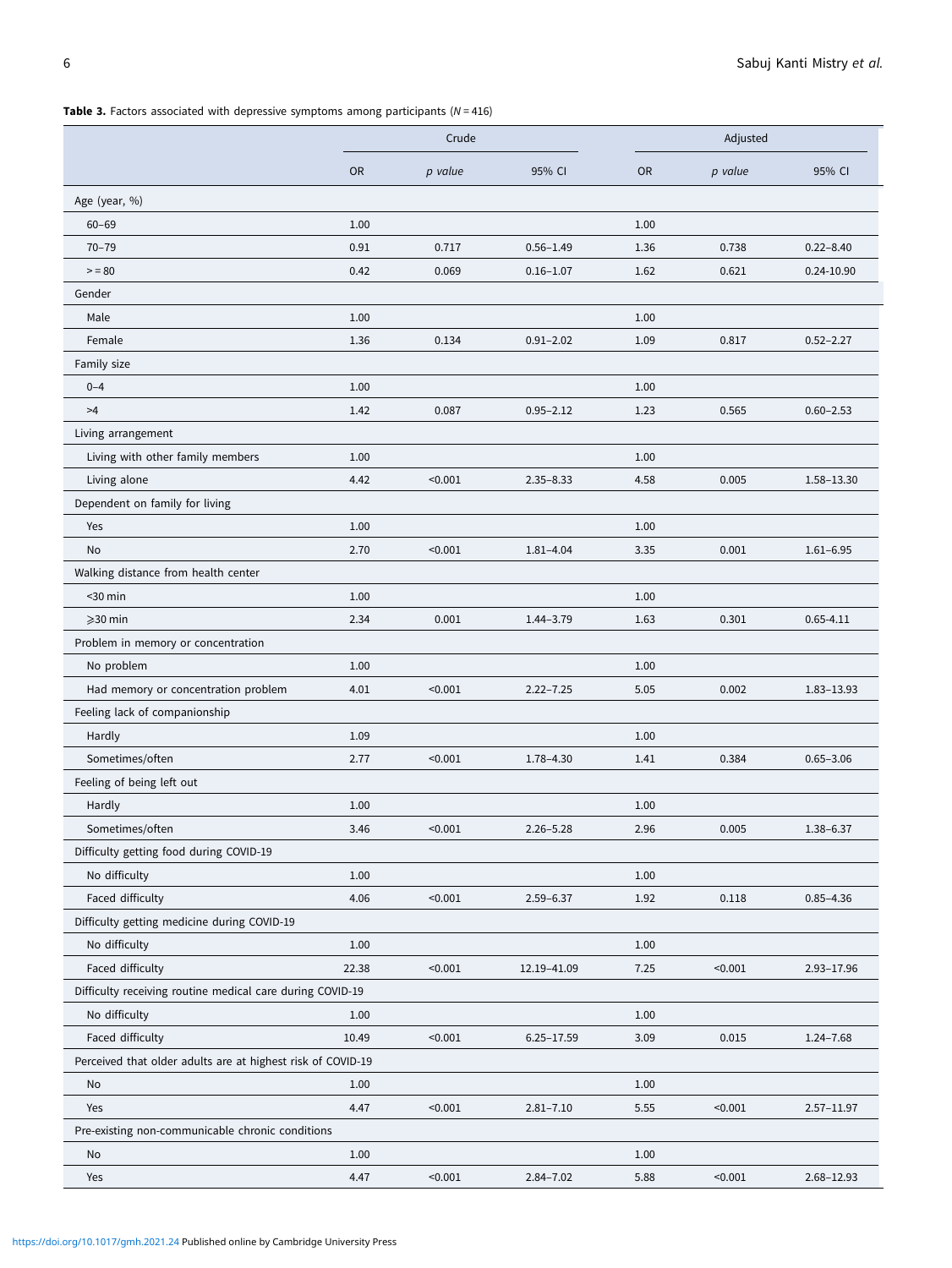negative evaluation to emergencies than men (Verma et al., [2011\)](#page-8-0). Women are also at greater risk of developing stress-related symptoms as they have more caregiving responsibilities and are expected to balance work and household tasks in all types of situations which contributes to the development of depression in women. Being a member of refugee community in the pandemic might exacerbate this situation for older women.

Furthermore, we found living alone, lack of companionship and feelings of being left out were significant factors associated with DS. Undoubtedly older refugees not only have inherent vulnerability to stress or depression, dependency on others for food, shelter, medicine, and treatment, all of which might contribute to increased DS. Other study show correlations between DS and age, stressors such as migratory grief and death of spouse, and coping/ social support variables (Cummings et al., [2011](#page-7-0)). In addition, the emergence of COVID-19 has added more stress in relation to feelings of fear and anxiety in older adult refugees regarding access to the essentials. It is important therefore for policy makers to offer especial psycho-social support packages for Rohingya FDMNs older adults and engage community frontline health workers to promote a sense of self-esteem, inclusion and integration in the community.

Similarly, difficulty in getting food, medicine and routine medical care during COVID-19 have been identified as being significant risk factors for developing DS in older Rohingya FDMNs. A lack of access to food and food insecurity has been linked to psychological stress in previous studies conducted with Rohingya FDMNs in Bangladesh, Malaysia (Turrini et al., [2017](#page-8-0); Kaur et al., [2020\)](#page-7-0) and among refugees and displaced people in other settings such as South Africa, Sri Lanka and Canada (Hamid and Musa, [2010](#page-7-0); Siriwardhana et al., [2013](#page-8-0); Maharaj et al., [2017\)](#page-8-0). A recent review also identified poor nutrition, lack of access to shelter, health care, public services, and safety as risk factors to psychiatric illness and coronavirus in refugee settings (Júnior et al., [2020\)](#page-7-0). Therefore, current ongoing food aid and medical services should continue to be provided uninterrupted with safe social distancing.

Interestingly, older FDMNs who perceived that older adults are at a higher risk of contracting COVID-19 and those who did not depend on their family members for living had higher risk of experiencing DS. This is important to consider and address when providing psychological support to those with mental health conditions. A well informed and realistic outlook on COVID-19 susceptibility is necessary – since it provides the person with accurate knowledge, however, this increased fear and anxiety may lead them to more and higher level of DS. Therefore, it is crucial to consider the possible negative effect of the message while communicating and providing psycho-social support to this group. This is a variable that more easily controlled as opposed to their social situation or the presence of physical ailments. Another important finding − that single older adults are at more risk of DS as compared to those who depend on family members calls for further attention to support those older FDMNs who live alone, where family members or volunteers could play a pivotal role.

In our study, we found older Rohingya FDMNs suffering from pre-existing non-communicable chronic conditions were six times more likely to develop DS. In research with older Kurdish refugees in the United States, the strongest predictor of depressive symptoms was the number of medical conditions (Cummings et al., [2011\)](#page-7-0). Similar findings were also observed in other studies that report chronic disease to be associated with higher stress, anxiety and depression in older adults during COVID-19 although this study was carried out among the general older population (Gorrochategi et al., [2020\)](#page-7-0). Chronic conditions are often associated with change in several biological processes including changes in the redox state, inflammatory markers, and immunity system that makes the neurological system more prone to stress and trauma (Chapman et al., [2005](#page-7-0)). Therefore, older FDMNs with pre-existing non-communicable chronic conditions need utmost attention considering their vulnerability to COVID-19 and depression. In addition, an effective communication strategy should be developed so that knowing the facts − about communicable diseases makes more case-fatality and detrimental outcomes in older people less common and does not in it itself become a message creating worry and anxiety to that group.

The present study outcome provides evidence for the need to develop and deliver psychosocial support policies and packages for older Rohingya FDMNs. This study is novel from several benchmarks. It provides quantitative insights into mental health and its associated factors for older Rohingya FDMNs older adults in Bangladesh during COVID-19 pandemic for the first time. Secondly, this refugee setting is unique since Rohingya refugee camps in Cox bazar, Bangladesh are the largest and most concentrated refugee camps in the world. The results from this study indicate, Rohingya FDMNs in Bangladesh have high DS after the outbreak of COVID-19 and have several psycho-social support issues (such as feelings of dependency, being left out and loneliness), infrastructure issues (walking distance of health center), supply issues (inadequate access to food and medicine during COVID-19) and pre-existing non-communicable chronic conditions; all of which should be taken into consideration for targeting psychological or mental health intervention programs for older Rohingya FDMNs (especially women) in Bangladesh.

This study is novel from several benchmarks. It provides quantitative insights into mental health and its associated factors for older Rohingya FDMNs older adults in Bangladesh during COVID-19 pandemic for the first time. Secondly, this refugee setting is unique since Rohingya refugee camps in Cox bazar, Bangladesh are the largest and most concentrated refugee camps in the world. Despite the uniqueness and timeliness of our study, the study does have some limitation. First, as we conveniently selected a camp and purposively selected the participants from the camp there is possibility of selection bias. The purposive sampling procedure also limits the generalizability of the study for the entire camp population. Secondly, while some of the previous studies used GDS-15 to measure depressive symptoms among older adults in Bangladesh, the tool was not validated among the Bangladeshi population. Third, the study was cross sectional in nature; so, causality cannot be checked and established. Fourth, considering the fact that regression analysis is not the choice of method for a non-probability sample, one should be cautious of interpreting the results from the regression analysis. Yet, we have tried to address the bias that might have resulted through convenience sampling by adding the sociodemographic variables that can possibly result in bias in the regression model. Finally, a mixed method study with a relatively larger sample size could have had better insights into the associated factors of DS.

## Implications for policy, practice and further research

The present study provides findings which have significant implications for policy, practice and further research. The results from this study indicate need of community-based program aims to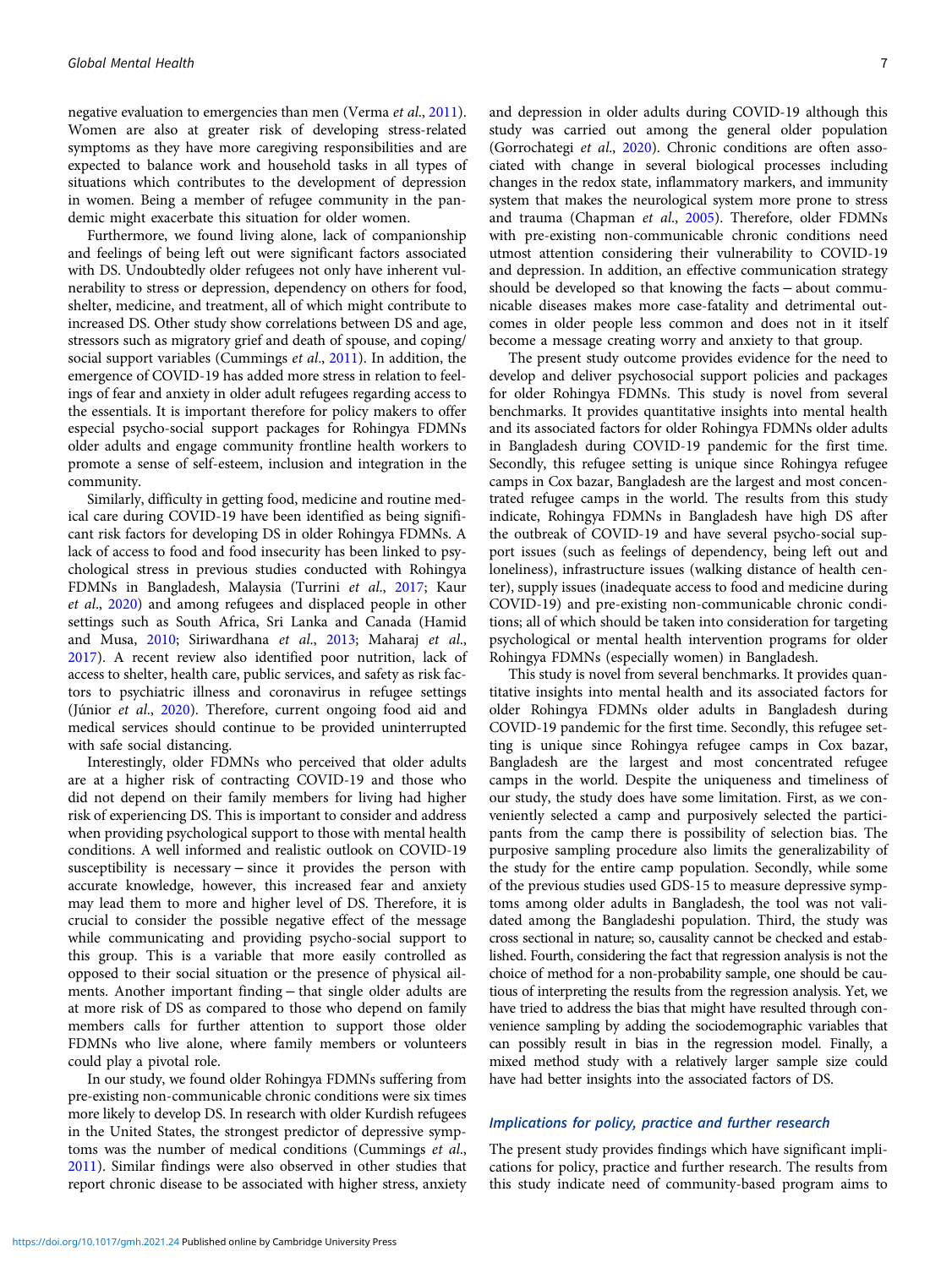<span id="page-7-0"></span>screen, diagnose and manage DS (Yadav et al., [2020\)](#page-8-0) through psychosocial support packages for older Rohingya FDMNs. Additionally, the findings from this study might guide the relevant stakeholders, policy makers and international agencies to design psychological first aid module to address this unmet mental health need for this ultra-vulnerable population. Our findings also suggest the need of similar studies focusing displaced older adults in various international setting where resettlement of refugees and displaced population have taken place.. The finding further suggests the need of mental health support for the older adults who are residing in several refugee or displaced people at various international settings during any overwhelming condition such as COVID-19 pandemic.

# Conclusion

COVID-19 is contributing vigorously to the occurrence of mental health conditions like depressive symptoms among older adults. The present study revealed that the prevalence of DS is very high among older Rohingya FDMNs who are already in the position of increased susceptibility due to their age and other circumstances. Several crucial factors gave rise to this high prevalence that need to be addressed by the policy makers as well as community frontline health workers to reach an equilibrium for this population. Some new perspectives are also revealed that highlight the need for mental health intervention programs. In conclusion, the present study demonstrates the prerequisites of basic needs along with psycho-social support to be provided to ensure the well-being of older Rohingya FDMNs. Moreover, based on our findings we emphasize the need of early screening and management of DS among this target population which may prevent worsening of the symptoms, contributing to improved quality of life.

Acknowledgements. We acknowledge the role of Muntasir Alam, research assistant, ARCED Foundation and Shakil Al Mamun, senior officer, Data Management, ARCED Foundation for their support in smooth data collection for the study.

Financial support. This research did not receive any funding.

Conflict of interest. The authors have no conflict of interest to disclose.

Ethical standards. The authors assert that all procedures contributing to this work comply with the ethical standards of the relevant national and institutional committees on human experimentation and with the Helsinki Declaration of 1975, as revised in 2008. The study protocol was approved by the institutional review board of Institute of Health Economics, University of Dhaka, Bangladesh (Ref: IHE/2020/1037). Both written and oral informed consent was sought from the participants (thumb impressions from those who were not able to read and write) before administering the survey. Participation was voluntary, and participants did not receive any compensation. The Office of the Refugee Relief and Repatriation Commissioner (RRRC) also provided written approval to access the camp and conduct the survey.

#### References

- Abu Suhaiban H, Grasser LR and Javanbakht A (2019) Mental health of refugees and torture survivors: a critical review of prevalence, predictors, and integrated care. International Journal of Environmental Research and Public Health 16, 2309.
- Alam N, Kenny B, Maguire J, Mcewen S, Sheel M and Tolosa M (2019) Field epidemiology in action: an Australian perspective of epidemic response to the Rohingya health emergencies in Cox's Bazar, Bangladesh. Global Biosecurity 1, 1–4.
- Allan CE, Valkanova V and Ebmeier KP (2014) Depression in older people is underdiagnosed. The Practitioner 258, 19–22.
- Blight KJ, Ekblad S, Persson J-O and Ekberg J (2006) Mental health, employment and gender. Cross-sectional evidence in a sample of refugees from Bosnia-Herzegovina living in two Swedish regions. Social Science & Medicine 62, 1697–1709.
- CDC Covid- Response Team (2020) Severe outcomes among patients with coronavirus disease 2019 (COVID-19) – United States, February 12−March 16, 2020. MMWR. Morbidity and Mortality Weekly Report 69, 343–346.
- Chapman DP, Perry GS and Strine TW (2005) Peer reviewed: the vital link between chronic disease and depressive disorders. Preventing Chronic Disease 2, 1–10.
- Cheruvu VK and Chiyaka ET (2019a) Prevalence of depressive symptoms among older adults who reported medical cost as a barrier to seeking health care: findings from a nationally representative sample. BMC Geriatrics 19,  $1 - 10$ .
- Cheruvu VK and Chiyaka ET (2019b) Prevalence of depressive symptoms among older adults who reported medical cost as a barrier to seeking health care: findings from a nationally representative sample. BMC Geriatrics 19, 192.
- Cummings S, Sull L, Davis C and Worley N (2011) Correlates of depression among older Kurdish refugees. Social Work 56, 159–168.
- Disu TR, Anne NJ, Griffiths MD and Mamun MA (2019) Risk factors of geriatric depression among elderly Bangladeshi people: a pilot interview study. Asian Journal of Psychiatry 44, 163–169.
- El-Gilany A-H, Elkhawaga GO and Sarraf BB (2018) Depression and its associated factors among elderly: a community-based study in Egypt. Archives of Gerontology and Geriatrics 77, 103–107.
- Georgiadou E, Zbidat A, Schmitt GM and Erim Y (2018) Prevalence of mental distress among Syrian refugees with residence permission in Germany: a registry-based study. Frontiers in Psychiatry 9, 393.
- Gorrochategi MP, Munitis AE, Santamaria MD and Etxebarria NO (2020) Stress, anxiety, and depression in people aged over 60 in the COVID-19 outbreak in a sample collected in Northern Spain. The American Journal of Geriatric Psychiatry 28, 993–998.
- Hamid AA and Musa SA (2010) Mental health problems among internally displaced persons in Darfur. International Journal of Psychology 45, 278– 285.
- Islam MM and Yunus MDY (2020) Rohingya refugees at high risk of COVID-19 in Bangladesh. The Lancet Global Health 8, e993–e994.
- James SL, Abate D, Abate KH, Abay SM, Abbafati C, Abbasi N, Abbastabar H, Abd-Allah F, Abdela J and Abdelalim A (2018) Global, regional, and national incidence, prevalence, and years lived with disability for 354 diseases and injuries for 195 countries and territories, 1990–2017: a systematic analysis for the Global Burden of Disease Study 2017. The Lancet 392, 1789–1858.
- Joarder T, Sutradhar I, Hasan MI and Bulbul MMI (2020) A record review on the health Status of Rohingya refugees in Bangladesh. Cureus 12, 1–8.
- Júnior JG, De Sales JP, Moreira MM, Pinheiro WR, Lima CKT and Neto MLR (2020) A crisis within the crisis: the mental health situation of refugees in the world during the 2019 coronavirus (2019-nCoV) outbreak. Psychiatry Research 288, 113000.
- Kamal A-H, Huda M, Dell C, Hossain S and Ahmed S (2020) Translational strategies to control and prevent spread of COVID-19 in the Rohiynga refugee camps in Bangladesh. Global Biosecurity 1, 1–10.
- Kaur K, Sulaiman AH, Yoon CK, Hashim AH, Kaur M, Hui KO, Sabki ZA, Francis B, Singh S and Gill JS (2020) Elucidating mental health disorders among Rohingya refugees: a Malaysian perspective. International Journal of Environmental Research and Public Health 17, 6730.
- Khan S and Haque S (2021) Trauma, mental health, and everyday functioning among Rohingya refugee people living in short- and long-term resettlements. Social Psychiatry and Psychiatric Epidemiology 56, 497–512.
- Lee SW, Yang JM, Moon SY, Yoo IK, Ha EK, Kim SY, Park UM, Choi S, Lee S-H and Ahn YM (2020) Association between mental illness and COVID-19 susceptibility and clinical outcomes in South Korea: a nationwide cohort study. The Lancet Psychiatry 7, 1025–1031.
- Li W (2016) Comparative study on social-economic status, trauma and mental health disorders among older and younger refugees in Australia. Journal of Tropical Psychology 6, 1–9.